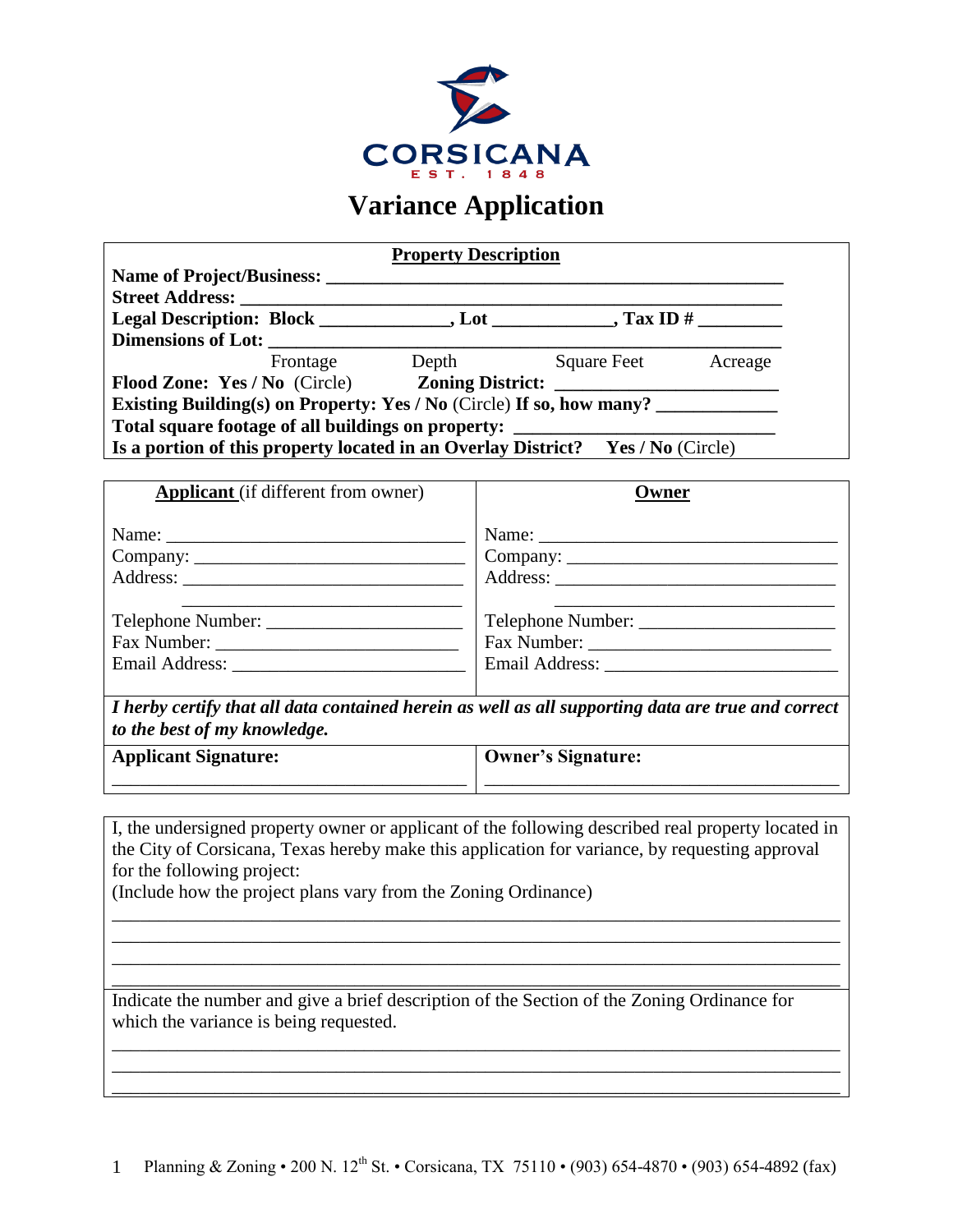### **APPLICANT'S SUPPORT INFORMATION FOR VARIANCE REQUEST**

#### **Applicant shall submit the following information in support of their Variance Request:**

- 1. What is the specific hardship involved?
- 2. Was the hardship created beyond the control of the Owner (or previous owners) or is it uncharacteristic to this property? Please explain.
- 3. Does this property differ from other property in the same zone and vicinity as to size, shape, topography, location of surroundings? Please explain.
- 4. Can reasonable use be made of this property without the variance? Please explain.
- 5. Does existing zoning deprive this property of privileges currently being enjoyed by your neighbors? Please explain.
- 6. Will the Variance impair an adequate supply of light and air to adjacent properties, or unreasonably increase the congestion in public streets, or increase the likelihood of damage by fire? Please explain.
- 7. Will the Variance impair the health, safety, comfort, morals or general welfare of the inhabitants of the City of Corsicana? Please explain.
- 8. Will the granting of a Variance be contrary to the plan of development for the general area? Please explain.

Signed:

Owner Applicant (if applicable)

2 Planning & Zoning • 200 N. 12<sup>th</sup> St. • Corsicana, TX 75110 • (903) 654-4870 • (903) 654-4892 (fax)

\_\_\_\_\_\_\_\_\_\_\_\_\_\_\_\_\_\_\_\_\_\_\_\_\_\_\_\_\_\_ \_\_\_\_\_\_\_\_\_\_\_\_\_\_\_\_\_\_\_\_\_\_\_\_\_\_\_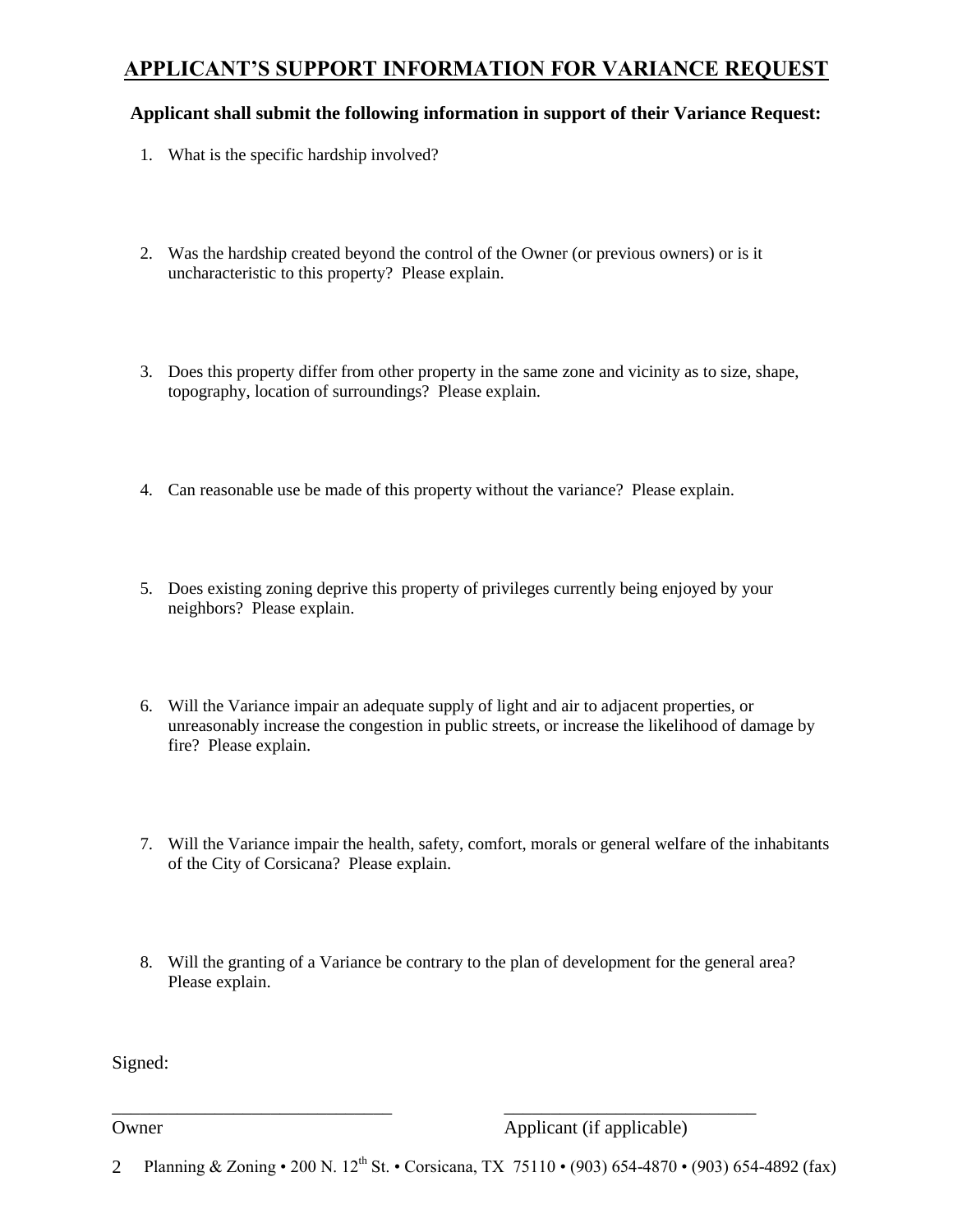#### **STATEMENT REGARDING RESTRICTIVE COVENANTS/DEED RESTRICTIONS**

**I have diligently searched all applicable records, and to my best knowledge and belief, there are no restrictive covenants that apply to the property as described in page two of this application which would be in conflict with this Variance request, except as follows:** 

**(Copy here or attach any restrictive covenant(s) that apply to your request. If there are none, then enter the word "NONE".)**

**Signed:**

**\_\_\_\_\_\_\_\_\_\_\_\_\_\_\_\_\_\_\_\_\_\_\_\_\_\_\_\_\_\_\_, Owner**

**\_\_\_\_\_\_\_\_\_\_\_\_\_\_\_\_\_\_\_\_\_\_\_\_\_\_\_\_\_\_\_, Applicant**

**(If different from owner)**

**Definition:**

**"Restrictive Covenants and/or Deed Restrictions" are legal restrictions on the use of land in a subdivision, and are conditions under which you received title. These restrictions were made by the original developer, and can be different for each subdivision. The City of Corsicana is not legally a party to these conditions, but the owner of any property in the subdivision has the right to file litigation if you violate such Restrictive Covenants/Deed Restrictions. Restrictive Covenants/Deed Restrictions are on file at the Navarro County Courthouse and are also contained in the property abstract.** 

3 Planning & Zoning • 200 N. 12<sup>th</sup> St. • Corsicana, TX 75110 • (903) 654-4870 • (903) 654-4892 (fax)